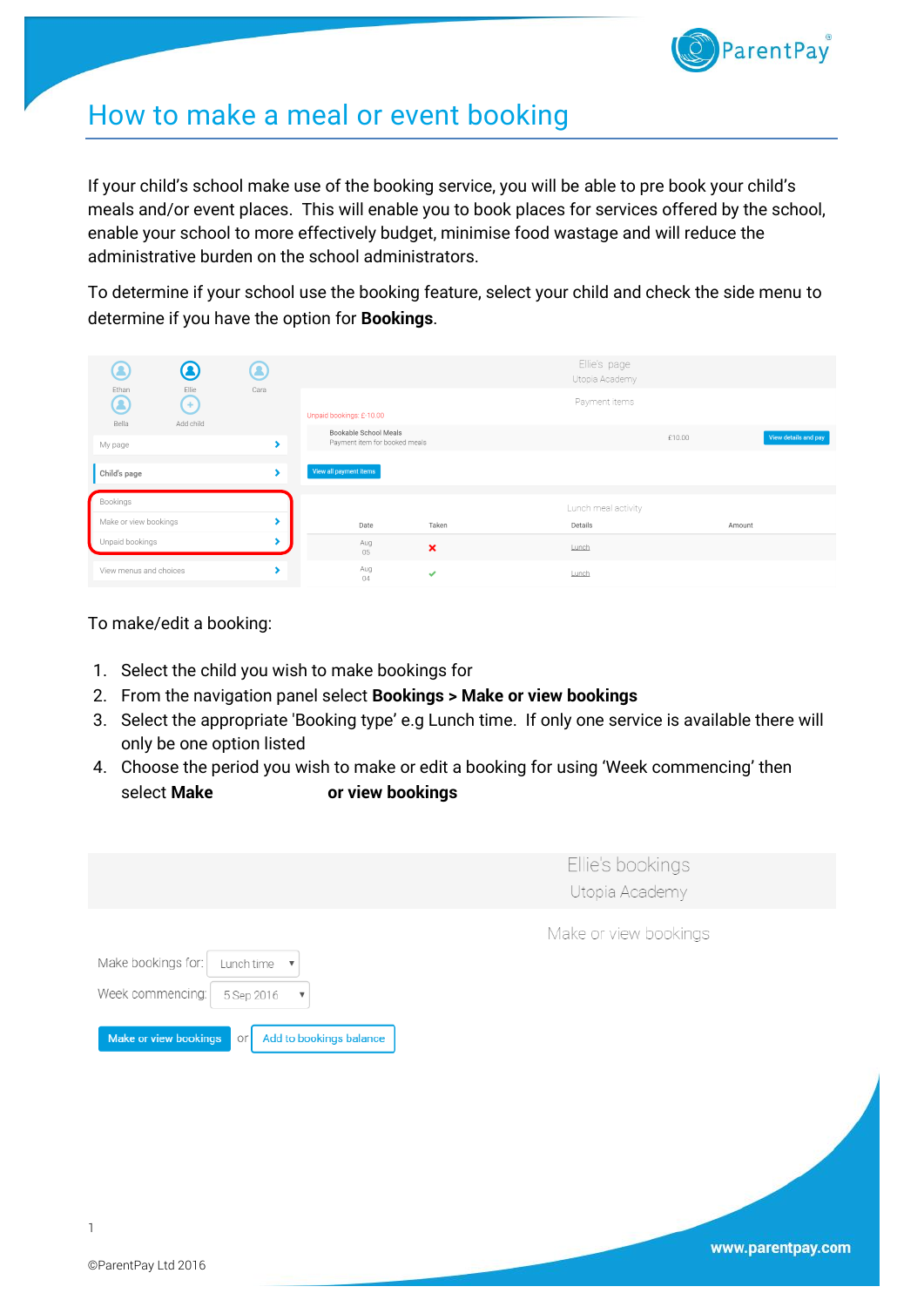

## 5. Select **Make selections.**

Depending on the type of bookings available at your school, you will now be presented with a booking screen with the relevant functionality, as below:

Booking only - the ability to book meals or events for specific days

Booking with selection  $-$  the ability to review the items planned for the meal or event and then the option to book that item

Menu selection  $-$  the ability to view and select individual menu choices for a day in a combination of mandatory and optional choices

Week commencing 18th Jan 2016 Book a meal Book a meal Book a meal Book a meal Lunch time selection Week commencing 18th Jan 2016 Previous week Mon<br>18 Jan  $\sim$   $\frac{100}{22}$ Book a meal Book a meal Book a meal Book a meal etarian Sausage<br>red with Mashed Sweet & Sour neese Potato Bo choice of Beans,<br>Cheese or Colesiay choice of Bean<br>Cheese or Coles Jelly & Pineapple Parkin Cak Lunch time selection **o** if the Payment due value ot £0.00 you will need to credit the Week commencing 25th Jan 2016  $\overline{N}$ Wed<br>27 Jan 26. lar Jumbo Fish<br>Fingers Chips<br>Baked Beans Roast Turkey **Roast Beef Roast Italian Reef Meatballs** Pasta Machor Masned<br>Potatoes<br>Carrots & Green Beans Shells **Brocolli** Stir Fry<br>Vegetables Rice Red Onion & Quorn Balls in **Veggie Bites Chips Baked** Cheese Quiche<br>Mashed Tomato Sauce Peas .<br>Beans **Pasta Shells** Potatoes Foratoes<br>Carrots &<br>Brocolli Jacket Potato<br>with Curried **Jacket Potato** Jacket Potato Jacket Potato **Jacket Potate** with Tuna &<br>Sweetcorn with Baked with Bacon & with Cheese Beans **Beans** Chicken Mayonnaise **Iced Sponge** Fruit Jelly **Mixed Frui Apricot Flapjack** Chocolate Cookies Yoghurt Yoghurt Yoghurt Yoghurt Fresh Fruit **Croob Cruit** Fresh Fruit Fresh Fruit Fresh Fruit

Cara's meal selections **Utopia Test Site** Lunch time selection

Select the meals for your child. A summary of your bookings will show at the bottom of the page with any previous unpaid bookings showing in red.